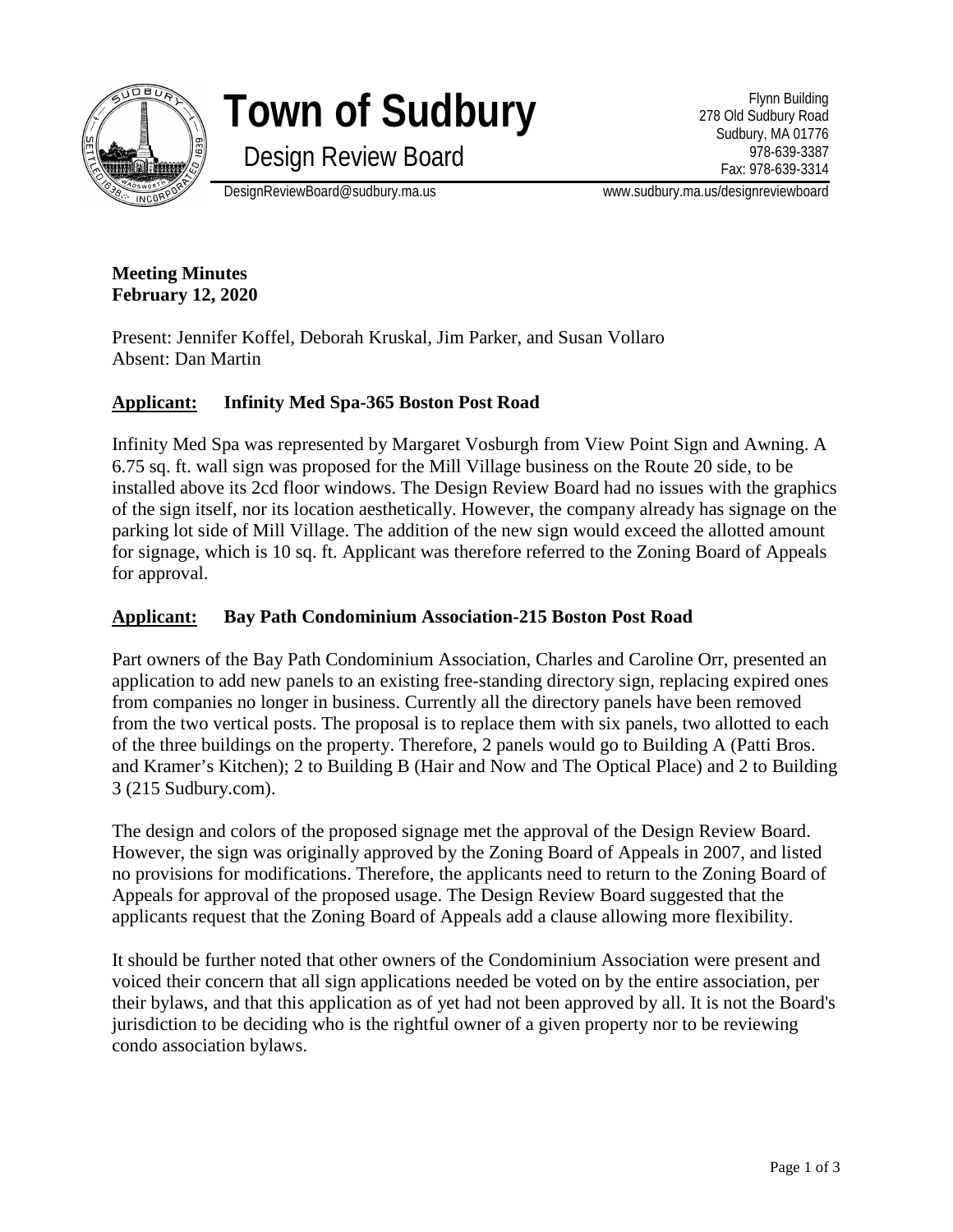## **Applicant: The Sudbury Garden Club-Heritage Park 299 Old Sudbury Road**

Patti Walsh and Barbara Baumgardner represented the Sudbury Garden Club which maintains the Town's Heritage Park. They wish to install a freestanding sign on Concord Rd. to designate the park. There is an existing sign on Old Sudbury Road, but the park wraps around the Hosmer house and a residence, fronting a large section along Concord Road. Many people do not realize that this is public land, which contains the 9/11 Memorial Garden. They proposed placing a sign along a footpath that connects visually with the one across the road in Grinnell Park.

The Design Review Board approved of the design and the Club's effort to make the park better known to the public. There was considerable discussion of details that should be explored more fully.

- Placement the currently proposed site for the sign seems tucked away to the side. It feels lost. Its proximity to the neighboring house might also imply that the house is part of the park. Moving the sign further south into the open seems more advantageous, giving it more breathing room - as long as it doesn't intrude upon the gathering space created by the circle of existing Kousa dogwoods.
- Alignment the sign is one-sided and placed at an angle to be viewed by cars driving north on Concord Road. The Design Review Board felt that it should be seen by both sides of traffic. Two options were suggested: a two-sided sign aligned perpendicular to the road, or one-sided sign that is parallel to the road.
- It was generally felt that there is too much information on the sign. Is it necessary to say "historic monuments" or "Cricket Pond"?
- That said, it was suggested that a smaller sign below tell people where to park. (Parking Behind Town Hall, or the Hosmer House Driveway).
- The presentation had two options for construction wooden or granite posts. Both were acceptable to the Design Review Board, though there was a slight preference for granite.
- Finally, the distance between the ground and the bottom of the sign needs to be checked to be sure it is no greater than 40% of the total height.

Since the sign in on Town-owned property, the Design Review Board did not take any action.

### **Applicant**: **Buddy Dog Humane Society-151 & 183 Boston Post Road**

Christopher Mulhern, from Harrison Mulhern Architects presented the latest plan for Buddy Dog. The plan is the result of a collaboration between the Planning Board and the Conservation Commission. The Planning Board wished to reduce the amount of parking extending the full length of the property along Rte. 20, while the Conservation Commission needed to minimize the impact on the wetland buffer. The compromise was for 30 parking spaces to be partly lined up facing Rt. 20, and partly doubled near the existing building. An impervious sidewalk along the parking connecting one building to the other was also added.